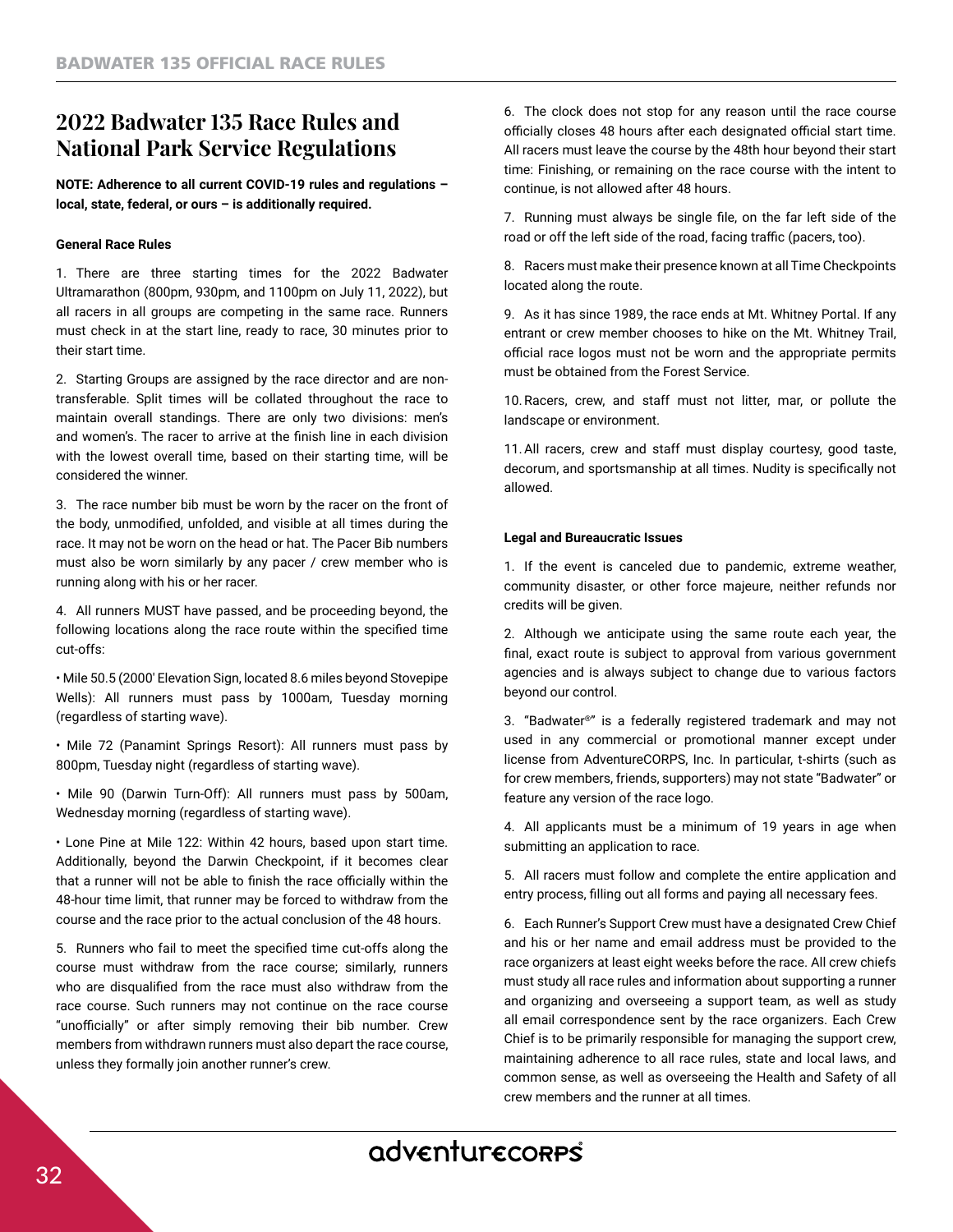7. The names and email addresses of all support crew members must be provided at least four weeks before the race (preferably eight weeks.) All crew members must study all race rules and information about supporting a runner and organizing a support team, as well as study all email correspondence sent by the race organizers.

8. Each runner is strongly encouraged to bring a nurse, EMT, MD or other frst responder or medical professional on his or her support team.

9. Each runner is strongly encouraged to bring at least one crew member or Crew Chief who is a veteran runner, crew member, or Crew Chief with Badwater 135 experience.

10.Each racer is strongly encouraged to carry a walkie-talkie for communicating with his or her support crew.

11.All racers and all crew members must sign the Accident Waiver and Release of Liability / Release of Name and Likeness. Each entrant must also bring the properly completed Check-In Form and Medical History Form to Runner Check-In.

12.All race vehicles must meet the minimum requirements of property damage and personal injury liability automobile insurance for the State of California. All vehicle drivers must be fully licensed.

13. It is mandatory that all racers and all Crew Chiefs attend Racer Check-In and the Pre-Race Meeting in Lone Pine, while all crew members are encouraged to attend both events. Additionally, all racers and all their Support Team must view the Online Pre-Race Meeting held one week prior to the in-person events in Lone Pine. (A code will be given out during the online meeting to prove it was viewed.)

14.All entrants must bring one U.S. dollar (or more) in a sealed envelope to Racer Check-In. Please write the runner number on the envelope. This envelope will not be returned and the money will be donated to charity.

15.During Racer Check-In, all entrants must display a minimum of two running-style refective vests - which will be worn and utilized by the racer and pacer (if a pacer is used) during nighttime periods of the race – and eight blinking red lights for racers, pacers, and crew members to wear at night. Runners without satisfactory quality, or quantity, nighttime safety equipment, will be required to purchase additional gear at that time, IF any such gear is available.

16.During Racer Check-In, all racers must display one OSHA Class 3 refectivity garment for each crew member to wear at all times during the event. See point 4 under "Support Crew & Assistance" below.

17.During Racer Check-In, all racers must show that they have at least eight personal portable toilet products such as the Biffy Bag for use on the race course wherever toilets are not available. (Ziplock bags or dog poop bags are NOT acceptable. See website for Biffy Bag discount.) Such products must be used discreetly and must be disposed of properly after use. Public and/or unsanitary defecation by racers or crew members will result in disqualifcation of the racer.

18.All racers and crew must pay the Death Valley National Park Entrance Fee for each of their support vehicle(s). (This is most easily done, prior to the race, by paying online at Recreation.gov.)\_Proof must be brought to Racer Check-In. Runners will not be allowed to check-in for the race without proof of paying the Park Entrance Fee.

19.No commercial photography or videography may be conducted at the race without the specifc written permission of AdventureCORPS, Inc. Additionally, the National Park Service, California Department of Transportation and/or the U.S. Forest Service may also require commercial filming agreements. Also, bona fide media must contact AdventureCORPS, Inc. to request a media credential. All media, photographers, and videographers must attend the Media Check-In and Briefng prior to the race

20.The National Park Service - which has jurisdiction over the frst 85 miles of the race route - regulates photography and videography if it makes an impact on Park resources or other Park visitors. Please visit nps.gov/deva/ for information.

21.All racers must be willing to submit to a drug urine test before (at any point prior to the race, after being officially confirmed for entry), during (at any time), or after the race (up to 90 days after the conclusion of the race). If any WADA banned substances are detected, the racer will be disqualifed from competition, listed as DISQUALIFIED FOR DOPING in the fnal standings of the race, and banned for life from any AdventureCORPS event. Refusal to submit a urine specimen upon demand will also result in the racer being disqualifed from competition, being listed as DISQUALIFIED FOR DOPING in the fnal standings of the race and being banned for life from any AdventureCORPS event. Additionally, any Badwater 135 fnisher who fails a drug test within 36 months after competing in any edition of the Badwater 135 will be retroactively disqualifed from any and all previous Badwater 135 races, removed from all Badwater 135 race results, as well as banned for life from any AdventureCORPS events.

## **Support Crew and Assistance**

1. Each racer must be accompanied by a support crew comprised of no more than one four-wheeled motor vehicle and at least two and no more than four crew members - at least two of whom are legally licensed to drive and at least one of whom can speak English - at all times. Race entrants may have no more than one support vehicle and no more than four crew members in total on the race course.

2. "Unofficial" or extra crew members and "family cheering squads" may only be present in Lone Pine and at the fnish line; they may not drive on the race course except between Lone Pine and the fnish line and that drive must be made without stopping. A secondary vehicle may not be used to shuttle crew members or supplies to and from the runner and support vehicle, except within Lone Pine.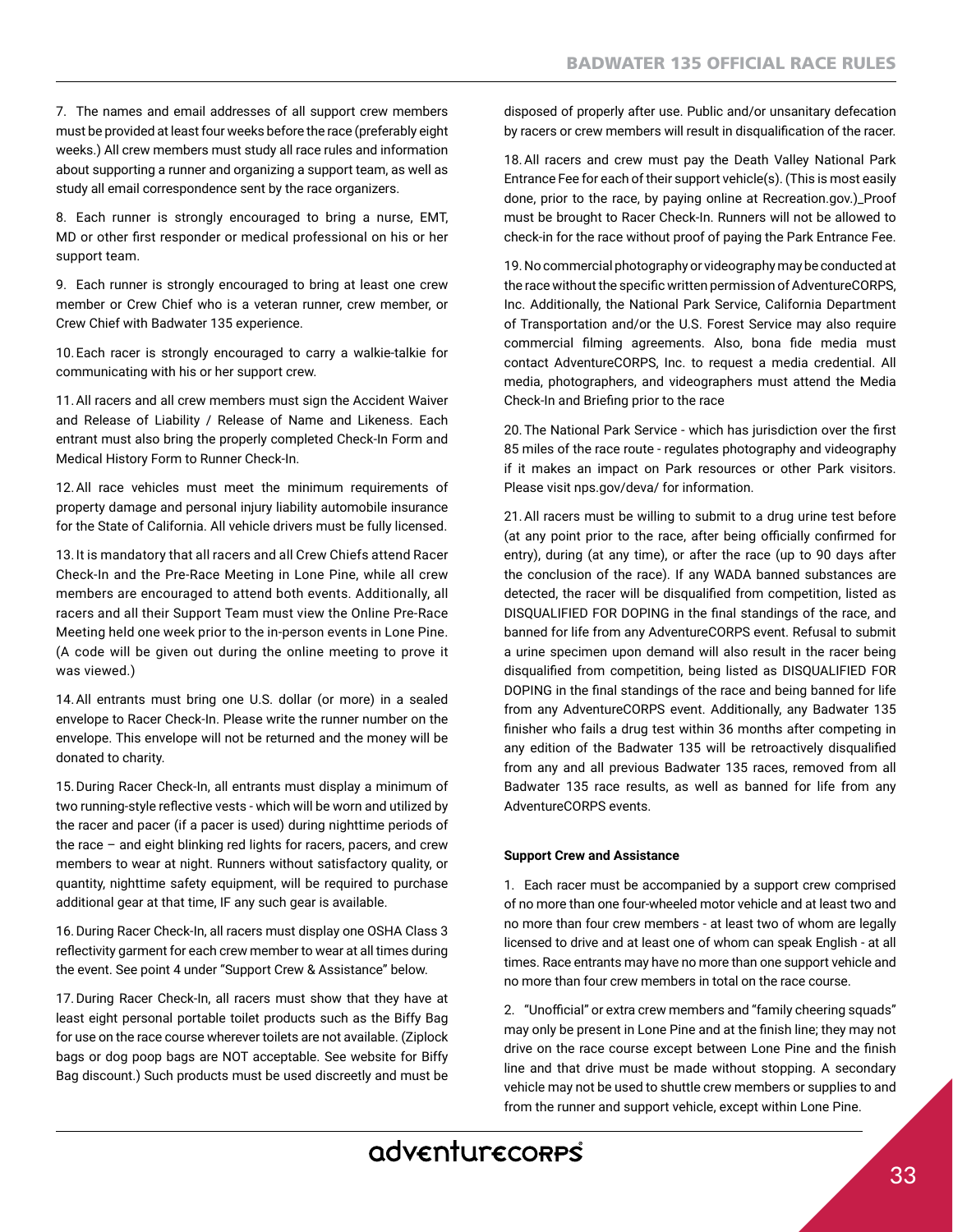3. Each racer must have his or her own personal support crew and vehicle; crew and support vehicles may not be shared, except informally in the spirit of the event, i.e., crews may lend assistance to other racers or crews. (Exceptions may be made under some circumstances for married couples or others who have a history of racing together and would like to race this event in this manner. Please inquire.)

4. ALL support crew members (except those actively pacing their racer) must wear OSHA Class 3 high-visibility / refectivity clothing at all times during the event. These regulations may ONLY be met by wearing the special garments developed by ZZYXXZ in collaboration with BADWATER and which can be pre-ordered for pick-up in Death Valley prior to the race, OR by wearing certifed OSHA Class 3 shirts / jackets. Please note: Running-type refective vests, such as those by Nathan Sports, do NOT meet OSHA Class 3 requirements.

5. Racers and Pacers may dress as they choose during daylight. At night, Racers and Pacers must wear 360 degree refectivity (such as runner-type refective vests by Nathan Sports) and front and rear blinky lights. Racers and Pacers are not required to wear the specifc OSHA Class 3 garments that are required for all crew members, but that level of high-contrast refectivity and visibility is highly recommended for racers and pacers, too.

6. In addition to the requisite refective garments, all crew members, pacers, and racers must wear front and rear blinky lights whenever they are outside of a motor vehicle during nighttime.

7. Beginning immediately at the start line, racers must not run abreast with other racers or with pacers, except when passing a slower racer, which must be done quickly. All running must be single-fle. Additionally, pacers may not run in front of, even slightly, racers at any time. (Pacers may run next to their Racer briefy, when handing off supplies or spraying their Racer, but only on the left side of the Racer.)

8. Runners must progress under their own power without drafting, helping, pushing, supporting, or any other type of physical assistance. Runners may not use walking sticks, ski poles, or the like. So-called "cooling vests" or other types of artifcial / technological cooling systems may not be worn or utilized by race entrants while making forward progress on the race course. Neaitehr racers nor crew members may carry an umbrella or shade cover for a runner while the racer is moving forward on the race course.

9. Any crew member running along - for more than few moments - with their racer is considered a pacer and must wear the pacer's designated number bib (provided at Racer Check-In). If a racer is running with a pacer, any additional crew members that are handing off supplies, or otherwise providing aid, must be off the roadway at all times (i.e. left of the white line on the shoulder) and may not run along with the racer and pacer for more than a few moments.

10.No more than two crew members, including a pacer if one is present, may be on the other side (racers' side) of the highway at any given time.

11.Crew members, other than pacers, may never cross the roadway during the entire Father Crowley climb (a 12.2-mile stretch from Panamint Springs Resort at Mile 72.7 to "Panamint Pass" at Mile 84.9), as described above. Also, each racer, or racer's pacer, is strongly encouraged to carry a walkie-talkie for communicating with the support crew during this 12.2-mile stretch of the race route. In addition to Badwater race staff, this will also be monitored by National Park Service staff who have the authority to disqualify racers.

12.Racers may not be accompanied by pacers or moving crew members until Mile 42 at the Stovepipe Wells time checkpoint. Exception: racers 65 or older may utilize a pacer from Mile 3.5 (Natural Bridge turn-off.)

13.Wheeled conveyances (other than a motorized support vehicle), including in-line skates, strollers, and bicycles, are prohibited on the course at all times. Likewise for hovercrafts and helicopters. Runners accompanied by any such conveyance will be disqualifed. (Drones are illegal within Death Valley National Park boundaries.)

14.Crew members may not use illegal drugs, stimulants, or dope, as well as alcohol of any kind, during the race or at any official race events or activities.

## **Support Vehicles**

1. The California Motor Vehicle Code, and all local, county, and/ or federal laws, rules, and regulations, must be respected at all times. In particular, support vehicle drivers and crews are reminded that phones must only be operated by the driver with a hands-free device; seat belts must be worn by all vehicle occupants at all times while moving, and it is illegal to drive on a highway while displaying emergency fashers. For further information, consult the DMV Code.

2. Support vehicles may not be wider than 80" in width, per official manufacturer spec's. Small Cars, Minivans, and SUVs are recommended. Oversize SUVs, vans, and trucks, or other types of oversize vehicles are strongly discouraged. Motorhomes, RVs, "SportsMobiles," Sprinter Vans (and similar, such as the Dodge Ram 1500 / 2500), vehicles with extra high roofines, and all types of Hummers are specifcally not allowed. Support vehicles may not pull trailers of any kind. (The largest vehicle currently allowed at the event is the Nissan NV3500.)

3. All race vehicles must have highly visible signage on the back of the vehicle stating "CAUTION RUNNERS ON ROAD." Magnetic reusable signs may be ordered from our sign vendor, or one-time use signs will be provided during Racer Check-In.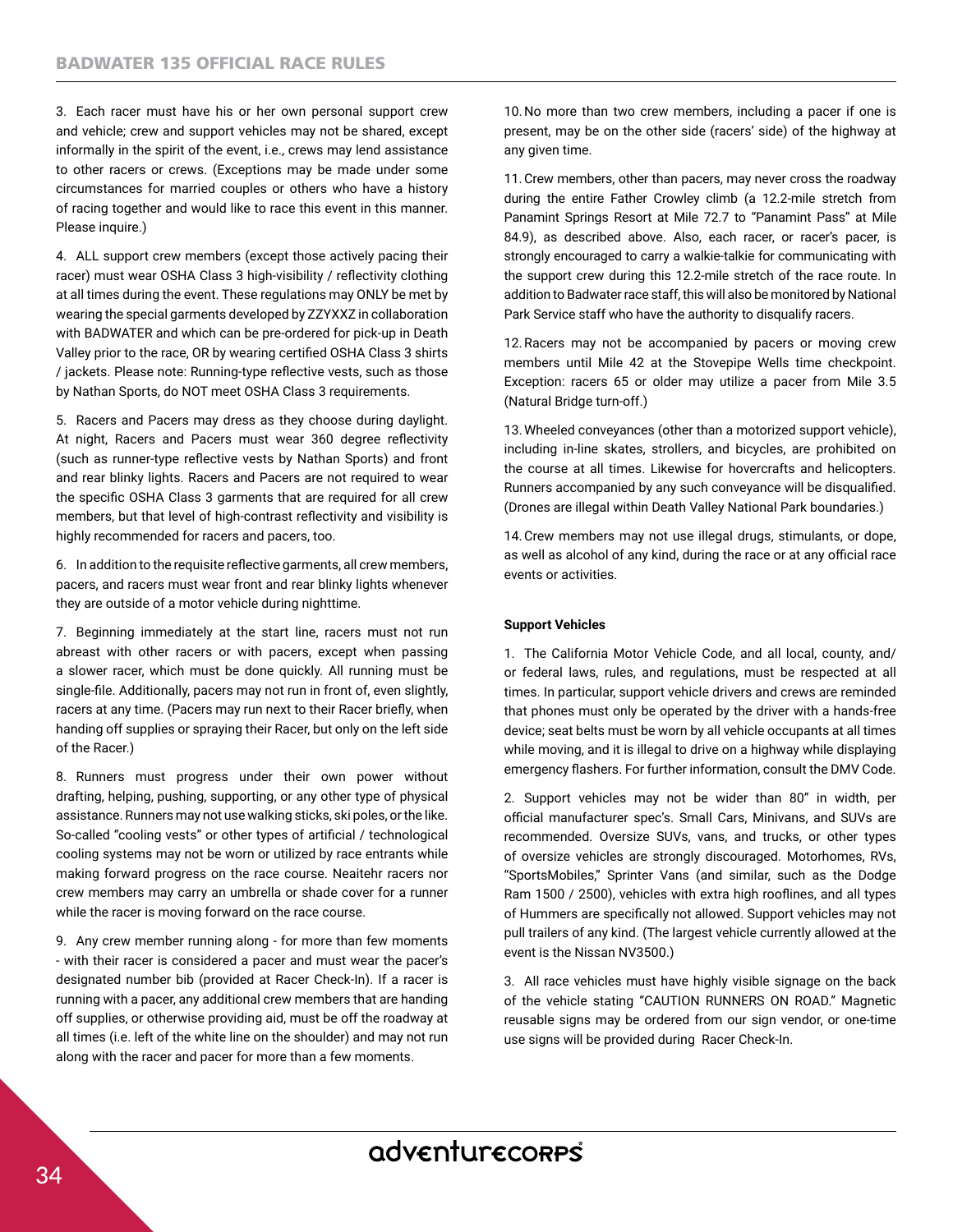4. All support vehicles must have their racer's bib number easily and clearly visible on both sides, the front, and the left rear. Sticky racer bib numbers will be provided to ALL racers during Racer Check-In: these racer numbers must be displayed on all four sides of the support vehicle.

5. Display of the racer's name is optional, but must be at least 6″ (15cm) tall if displayed, with a white background and black, blue, or red letters.

6. Sponsor / Charity names and graphics may be placed on support vehicles on the left and right sides only, but NOT on the front or rear.

7. Vehicle windows may not be blocked or obstructed with any signage, paint, or the like. No racer will be allowed to start the race who has any vehicle windows blocked. If a racer support vehicle is found with blocked windows during the race, that racer will be forced to stop and wait while the vehicle's windows are unblocked and signage properly mounted.

8. Driving must be done at the speed of traffic, without slowing down to encourage, talk to, or lend assistance to any racer while moving. All assistance must be provided by pedestrian crew members; handing off of supplies from the vehicle is never allowed, nor is slowing down to speak with or to a racer or other person while moving. Vehicles must "leapfrog" the runner at all times. Each "leapfrog" should generally be about two miles in length, perhaps less on mountain ascents. Racers may not be "shadowed" (driving a vehicle at the runner's speed.) Driving may never be at the speed of any racer.

9. All support vehicles must have their headlights on while driving, 24 hours a day.

10.Vehicles must be parked completely off the road surface whenever they are stopped (with all four tires right of the white line). Many areas of the route have very little shoulder for parking so care must be taken in choosing stopping places. When stopping/ parking, vehicles may not stop on the left side of the road, except in parking lots or exceptionally large pullouts. From 700pm to 600am each day (night) of the event, at all times while stopped or parked off the road, support vehicles must have their headlights turned off and emergency fashers turned on.

11.When parked, the doors on the left side of the vehicle must never be opened into the roadway, even momentarily. All exiting of the vehicle by active crew members must be from the right side of the vehicle; drivers may exit from left but only if space allows for them to do so without their door opening into the roadway. Crew members must not stand on the left side of a parked vehicle (between the road and the vehicle.)

12.Support vehicles must not park across from parked vehicles on the other side of the road (50 meters in either direction), in order to avoid bottlenecking the roadway.

13.Support vehicles may not stop during the one-mile stretch which begins at Harmony Borax Works at Mile 19.1, while runners pass through the curvy "Harmony Curves" section of Hwy 190. Each support vehicle should wait at Harmony Borax Works long enough to allow the runner to cover the next, mostly uphill mile, then drive ahead (no stopping nor slowing until Mile 20.1).

14.On the Father Crowley climb (a 12.1-mile stretch from Panamint Springs Resort at Mile 72.8 to "Panamint Pass" at Mile 84.9), support vehicles may only stop at EIGHT designated locations along the route. These are identifed in the route book and with signage along the roadway. Except in a legitimate emergency situation, stopping at any other location along this stretch of roadway, even momentarily, will result in the immediate disqualifcation of the racer associated with the stopped crew. In addition to Badwater race staff, this will also be monitored by National Park Service staff who have the authority to disqualify racers. See website for more details and photos.

## **Safety and Medical Issues**

1. Remember, at all times and in all situations, safety is the most important issue. This means safety for racers, crew, staff, and the general public. The roads are not closed for this event and are, in fact, quite busy with tourist and local traffic.

2. I.V.s (intravenous fuids) are not permitted during the race. If a racer receives an I.V. during the race, for any reason, then that racer is disqualifed and must withdraw from the race and the race course.

3. Racers are responsible for both their own actions and their crew's actions; crews are responsible for both their own actions and their racer's actions.

4. Always look and listen both ways before crossing the highways. Remember that drivers will not expect to encounter a racer or parked vehicle out on the course. Remember the event is held on public roads. Racers should not cross over the highway more than necessary; crew should cross the highway carefully to bring assistance to their racer - except on the Father Crowley climb as noted elsewhere - rather than the racer crossing to the crew / vehicle. Time Penalties or Disqualifcation will be enforced with a Zero Tolerance Policy towards dangerous crossing of, or behavior on, the roadway.

5. Per National Park Service regulations, racers and crew members may not wear any headset covering the ears, or any earplugs in both ears, unless it is a necessary prosthetic device that aids the hearingimpaired.

6. All entrants and crew must study "Medical Risks in the Badwater Ultramarathon," "Dangers of Running in the Heat," and "The Dangers of Hot Weather Running."